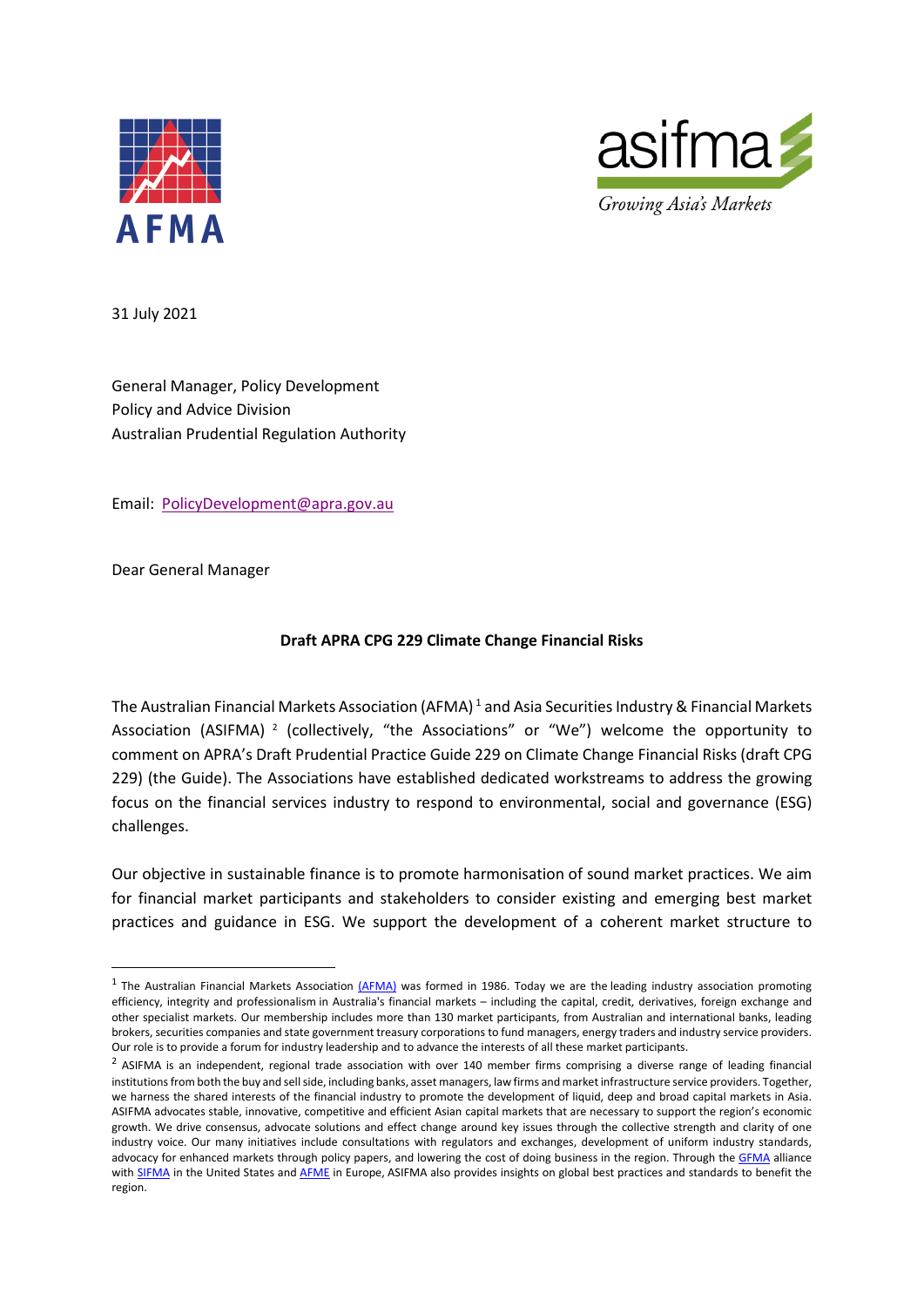sustainable finance. To that end, we support APRA's view that each institution should adopt approaches in governance, risk management, scenario analysis and disclosure that are appropriate for its size, customer base and business strategy.

Identifying, assessing and managing climate-related financial risks are fast-evolving areas with many initiatives being developed across multilateral and jurisdictional levels. The financial services industry is evolving business structures to achieve various sustainability goals while maintaining commercial viability. Efficient practices for ESG data, taxonomy, asset assessments, accounting and reporting around sustainability financing are constantly being developed.

We appreciate APRA engaging with institutions to better understand how they address climate change financial risks. We support a rational development of regulatory expectations that are well attuned to industry capability, outcomes-focused and consistent with emerging global best practices where possible.

We look forward to working with APRA on developments in the ESG space as standards and systems evolve and to share further international perspectives on the development of sustainable finance.

We would welcome the opportunity to meet with APRA to share further international perspectives on development of sustainable finance globally including, if helpful, a roundtable with firms operation in Australia and internationally to further share their perspectives and insights.

We trust our comments below on the draft CPG 229 will be of assistance.

Please feel free to contact us for more information.

Yours sincerely



**AFMA Finance, APAC**



**Policy Manager Community Community Community Community Policy And Sustainable ASIFMA**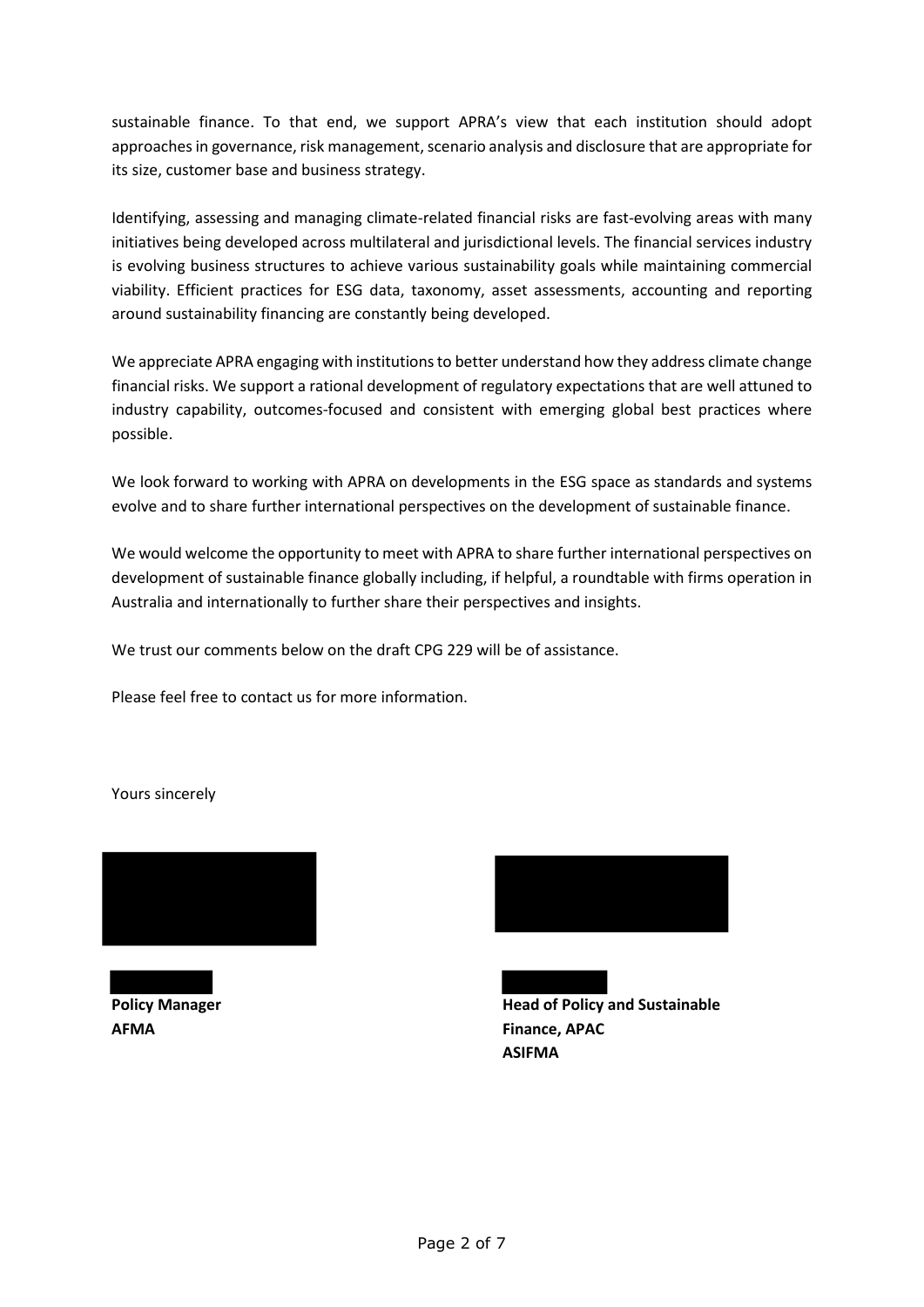### **1. Climate change financial risks**

We note that APRA has identified 'liability risks' as a separate classification of climate change financial risks in addition to transition and physical risks. We suggest APRA aligns these risk types to those outlined by the Task Force on Climate-related Financial Disclosures (TCFD) where liability risks are captured under transition risks. We support this streamlined classification to avoid fragmented considerations of climate-related financial risks.

The TCFD framework, which is supported by APRA, will also be applied across a number of jurisdictions such as the Monetary Authority of Singapore's (MAS) Guidelines on Environmental Risk Management for Asset Managers<sup>3</sup> which follow similar risk classifications. New Zealand's mandatory climate-related disclosure requirements<sup>4</sup> set to apply from 2022 also adopt the two-pronged risk classification recommended by TCFD. As several other jurisdictions appear to adopt similar risk classifications, we suggest APRA's guidance include liability risks under transition risks in the interest of encouraging high-level consistency at the international level.

We note that such TCFD and international alignment will assist Australian regulated entities with exposures to foreign assets and foreign financial entities operating in Australia to adopt largely consistent reporting practices which are efficient, comparable and reduce fragmentation in an area where harmonisation is important. While jurisdictional reporting requirements may vary in the specifics that they ask for, overarching consistency on risk definitions, reporting expectations and benchmarking to common best practices should be aimed for. This will also support the implementation of globally consistent frameworks within the same institutions and the necessary cross-border flow of capital to support transition and sustainable financing.

### **2. Governance**

We agree that climate risks should be considered and managed within an institution's overall business strategy and risk appetite, and the board of directors should be able to evidence its ongoing oversight of these risks when they are deemed to be material to effectively discharge their director duties. We also agree that the board may delegate certain functions of climate risk management but needs to maintain mechanisms for monitoring the exercise of this delegated authority.

We appreciate the reference to CPS 510, but we caution against any further prescription of the board's role beyond the roles outlined by the draft CPG and CPS 510. While we understand APRA has not indicated any intentions to do this, we take this opportunity to comment based on regulation in other areas.

In recent times, the industry experience has been that regulation requires boards to be across a number of the more specific risk areas in detail, such as with information security, which may create

<sup>3</sup> Monetary Authority of Singapore, *Guidelines On Environmental Risk Management (Asset Managers),* 2020.

<sup>4</sup> New Zealand, Mandatory Climate-related Disclosures.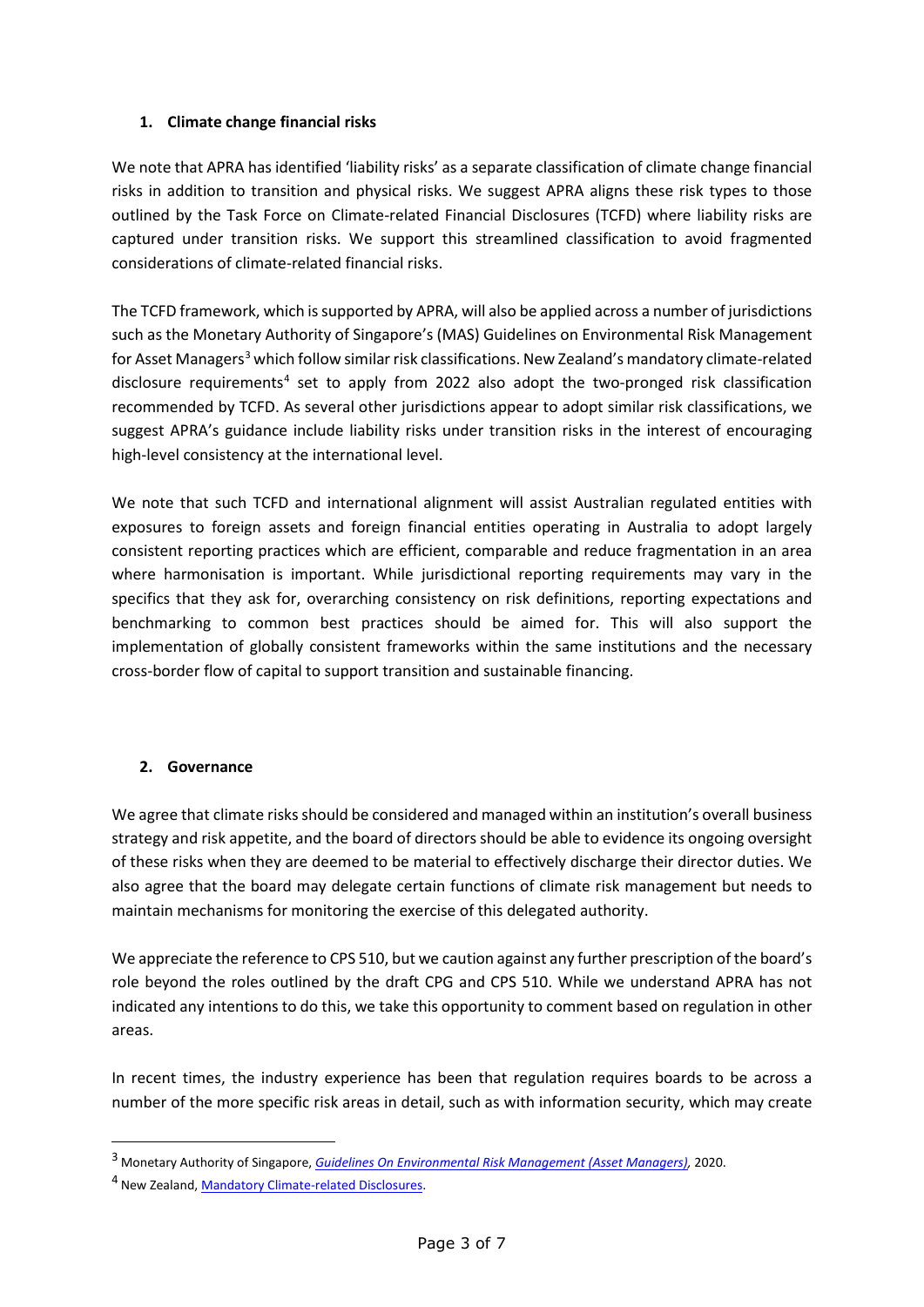imbalances between appropriate delegation principles and effective governance objectives. It is important that appropriate distinctions between the roles of boards and managers are maintained clearly, and oversight functions of the board are clearly scoped.

# **3. Applicability to foreign entities and support for global consistency**

We support that APRA's guidance needs to take account of the cross-border compliance environment that foreign entities operate in and assist them in understanding how regulatory obligations apply to local branches of foreign entities.

We note that there are benefits from aligning local regimes in a way that recognises that international banks (including Australian entities operating elsewhere) can implement group frameworks which better position the group to deliver the desired outcomes.

Questions arise on how an APRA-regulated institution, which is part of a global group and most likely follows globally adopted risk management frameworks, may be required to adopt the guidelines or identify its linkages to the global frameworks. In our view, CPS 220 largely addresses these questions and appreciate the Guide referencing CPS 220 to clarify application to the branches of foreign entities.

In this regard, we suggest Paragraph 19 of the Guide could be amended to reflect the following:

A prudent institution would seek to ensure that its arrangements to identify, measure, monitor, manage, and report on its exposure to climate risks are conducted in a manner appropriate to the institution's size, business mix and complexity of its business operations, *whether it is a domestic headquartered APRA-regulated entity or a branch of an offshoreheadquartered entity.*

An example of addressing this need can be found in the New Zealand climate-related disclosures where foreign entities would need to meet certain thresholds to be required to report disclosures. Particularly, overseas incorporated organisations would be required to make disclosures if their New Zealand business is over the thresholds outlined to ensure their New Zealand stakeholders' needs are met<sup>5</sup>. Such an approach may also be supported by introducing capacities to rely on disclosures at group level where appropriate. This will allow administrative efficiencies and lower the risks of inconsistent reporting that may be misinterpreted.

# **4. Addressing climate change financial risks**

We support the view that climate risks should be considered within an institution's existing frameworks, including the board-approved risk appetite statement, risk management strategy and business plan. We also support that the policies and procedures developed under the risk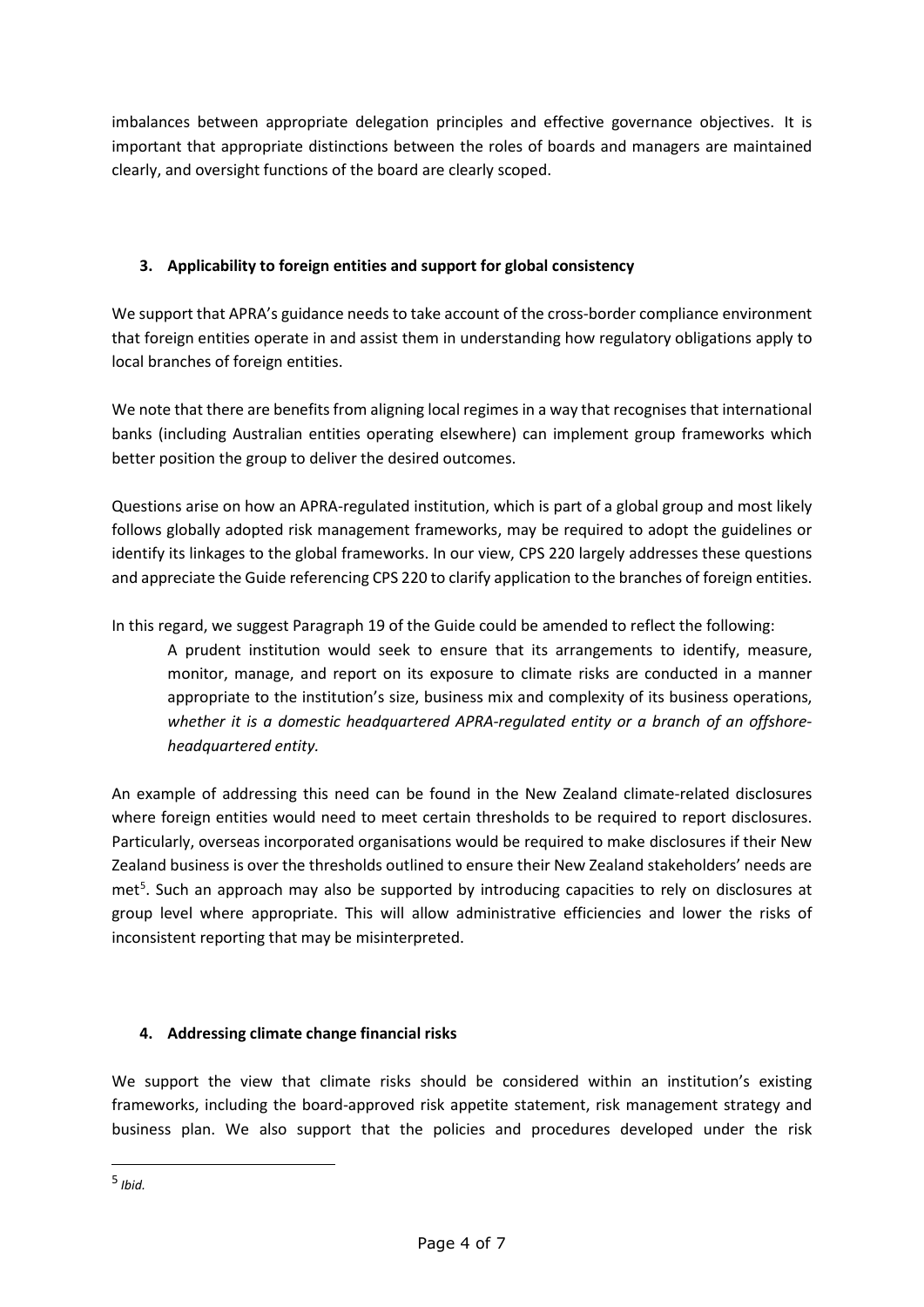management framework would include a clear articulation of the respective roles and responsibilities of business lines and risk functions with respect to climate risk. However, we draw APRA's attention to a few important considerations with regard to addressing climate change financial risks.

## *Risk Identification – Data challenges*

We note that a number of financial institutions have adopted frameworks that outline their financing practices with stipulated policies and procedures around asset classification, risk identification, measurement and monitoring of risk exposures, external assurances and so on. An important component of these frameworks are climate vulnerability assessments (CVAs), which we understand APRA is undertaking as part of its industry engagement.

While firms work towards establishing robust financing procedures and appropriately assess their climate vulnerabilities, it is important to note there are several issues around the availability of good quality and appropriate data. These include -

- the variety and inconsistency of the data and measures
- the different ways in which companies report on the available data
- lack of transparency among ESG data providers
- differing ways of materiality determination of ESG data

To resolve these issues, collaborative industry effort and cross-border engagement is needed to understand what data is needed across economic sectors, and the benchmarks and frameworks to standardise it. As mentioned above, the industry is navigating these challenges to reach optimal solutions. To assist in these endeavours, we hold that a supportive regulatory environment that engages closely with the industry to understand these practical challenges, is important.

### *Climate scenarios*

Further to our comments above on the need to fill the gaps in ESG data, we support the use of internationally consistent scenario and stress testing practices. There is growing need for reliable information for scenario analyses. In addition to determining consistent data and information needs for climate scenario analysis, we support developing technical, business and scientific standards which allow a consistent and comparable reporting within and across jurisdictions.

We note from industry experience that there is some degree of confusion around what constitutes a "A short-term assessment" and "A long-term assessment". We appreciate that while the Guide provides more clarity on the factors to consider for these assessments, particularly on business planning cycles, members expressed that APRA could perhaps provide indicative timelines to define "short-term" and "long-term".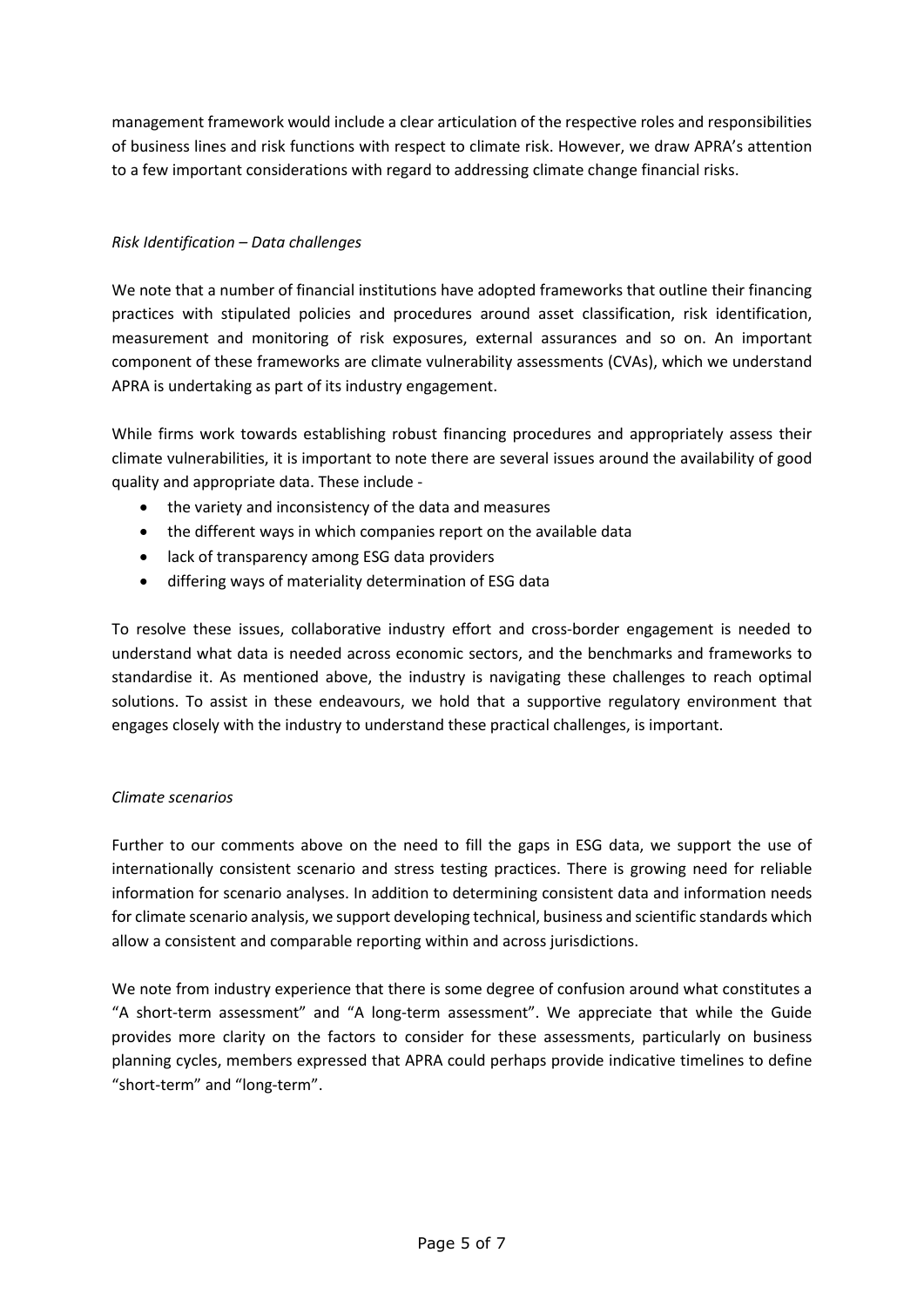#### *Risk Monitoring*

We note that quantitative metrics to measure scope 1, scope 2 and material scope 3 emissions (e.g., IIGCC net zero framework) are gaining global focus. We understand from member experience that measurement methodologies for scope 3 emissions face significant gaps due to the lack of information and data. While firms develop reliable tools to quantify the potential impact of climate-related risks and opportunities at the asset and project level, provided the data is available, to assess this at a portfolio level requires further capability uplift and methodology development.

Further, while emission reporting practices across various sectors are understandably different, in many cases they are not carried out altogether, though this is rapidly changing. Consequently, financial institutions must conduct their own modelling around emissions to assess their risk exposures. However, this leads to divergent methodologies used to measure or estimate emissions which may potentially be less accurate if the asset or project related data is not readily available. This again highlights the need for better data availability and more consistent emission reporting methodologies.

We are engaging with industry to understand their practices and welcome engagement with APRA to develop standardised practices in risk management for the financial services industry. We support APRA and other authorities' engagement to further develop the availability of necessary data.

#### *Risk Management*

We agree that institutions should work with customers, counterparties and organisations that face higher climate risks, to improve the risk profile of those entities. This work should be supported by appropriate policy and regulatory settings that consider the health of the business environment. We also agree that financing to assist customers to adapt to climate change is an important function of the financial system where this can be done within risk appetites with suitable risk mitigating measures.

In an economy like Australia, transition finance plays an important role to drive the shift to a lowemissions economy. We note the approach taken by the Canadian government<sup>6</sup>, as well as the recent consultation by the  $EU^7$  which recognises that policy support could help encourage transition financing. In support of such a shift, we also note the Climate Transition Finance Handbook, a guidance for Issuers published by International Capital Market Association (ICMA).

We appreciate that APRA's approach reflects an understanding of transition financing and support the development of rational policy approaches based on recognition of transition effort instead of binary separation between 'green' and 'not green' activities.

<sup>6</sup> Government of Canada, Final Report of the Expert Panel on Sustainable Finance - Mobilizing Finance for Sustainable Growth <sup>7</sup> EU Platform on Sustainable Finance, *Public Consultation Report on Taxonomy extension options linked to environmental* objectives